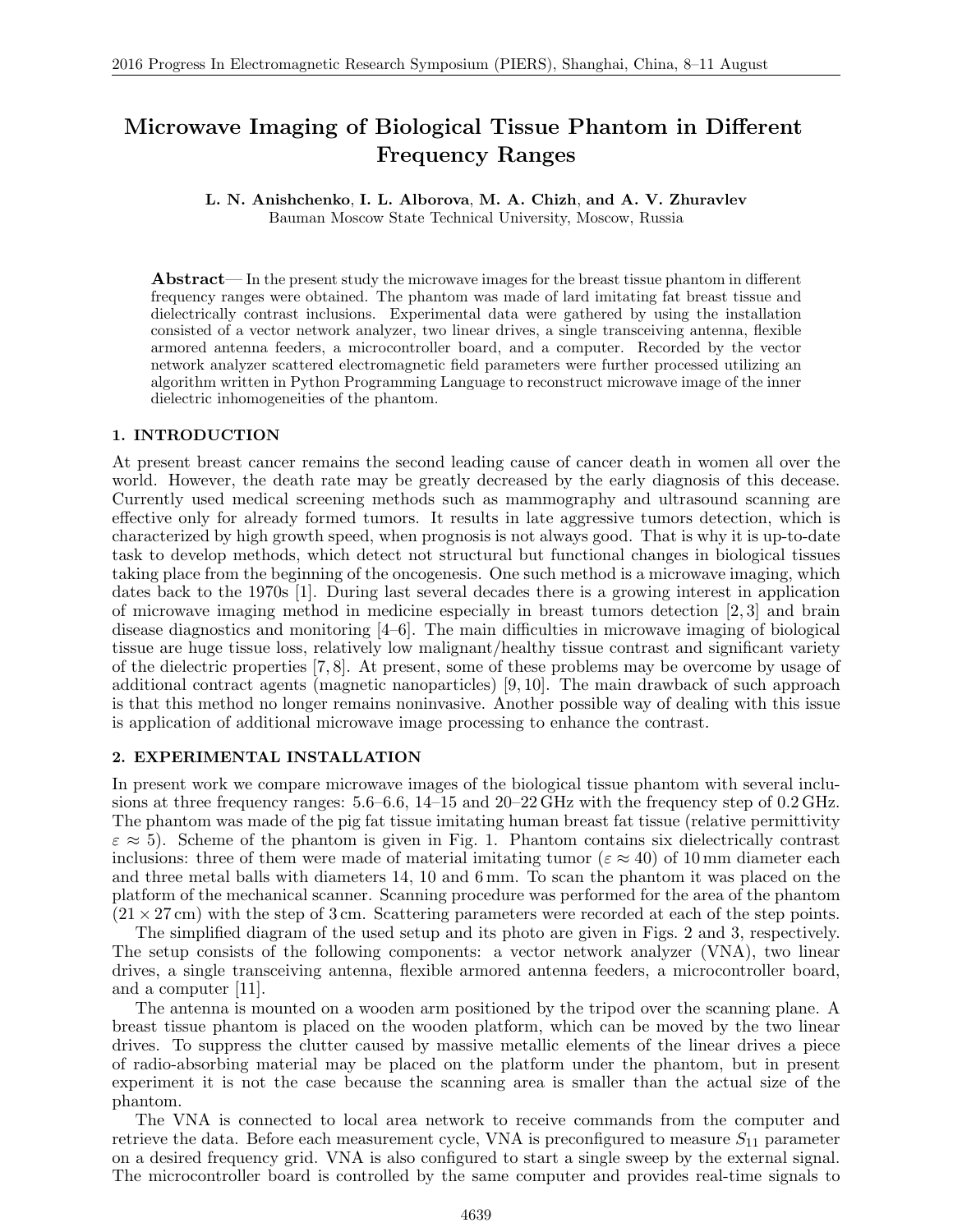

Figure 1: Scheme of the used breast tissue phantom.



Figure 3: Photo of the experimental setup.

the linear drives, giving the trigger signal to the VNA when the current active linear drive carriage passes a given sampling point. As a microcontroller board we used an Arduino board.

The vector network analyzer is connected to local area network to receive commands from the computer and retrieve the data. Before each measurement cycle, VNA is preconfigured to measure  $S_{11}$  parameters on a desired frequency grid. VNA is also configured to start a single sweep by the external signal. The a microcontroller board is controlled by the same computer and provides real-time signals to the linear drives, giving the trigger signal to the VNA when the current active linear drive carriage passes a given sampling point. As a microcontroller board we used an Arduino board.

# **3. EXPERIMENTAL RESULTS AND IMAGE PROCESSING**

Figure 2: Experimental setup diagram.

Each set of the experimental data may be interpreted as a reflected signal E (complex amplitude). Here we used the processing technique based on plane wave decomposition and back propagation of the obtained two-dimensional Fourier spectrum, which were described in [11]. Fig. 4 presents the results of the phantom scanning at different frequency ranges (for each frequency range one frequency was chosen). Experimental results have shown that inclusion of 6 mm in diameter can be detected only at the frequency ranges of 14.0–15.0 and 21.0–22.0 GHz. As for the depth parameter, the inclusions may be seen for all used in the present experiment frequency ranges up to the depth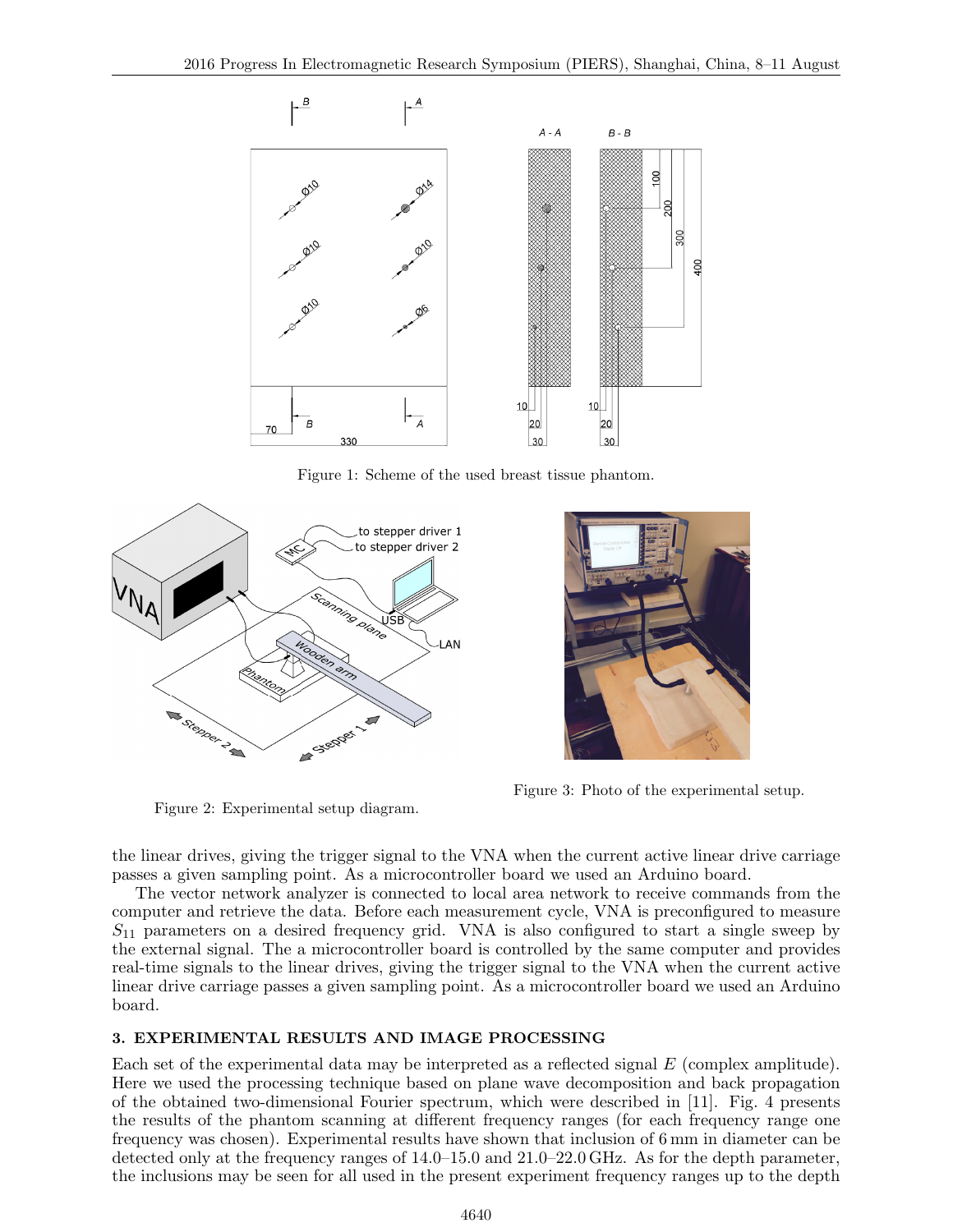

Figure 4: Experimental results ((a) 5.8 GHz, (b) 14.2 GHz, (c) 21.2 GHz).



Figure 5: Experimental results with detected inclusions  $((a), (d)$  5.8 GHz,  $(b), (e)$  14.2 GHz,  $(c), (f)$  21.2 GHz,  $(a)$ ,  $(b)$ ,  $(c)$  original phase,  $(d)$ ,  $(e)$ ,  $(f)$  filtering results).

of 3 cm.

It is worth mentioning that in the current phantom the skin layer as a part of a breast was neglected. Since the skin tissue has high value of dielectric permittivity ( $\varepsilon \approx 40$ ), the presence of the skin layer in a real conditions may result in a smaller value of a maximum depth at which the inclusion can be detected.

To improve the contrast of the image a processing algorithm was written utilizing Python. Different types of filtering procedures were tested and combined: bias removal, subtraction of the mean in rows and columns of the image, median filtration, and several image processing filters from Multi-dimensional image processing package [12].

The best performance showed the following data processing algorithm:

i. Bias removal. It was done by calculating the mean value for the whole image and its subtrac-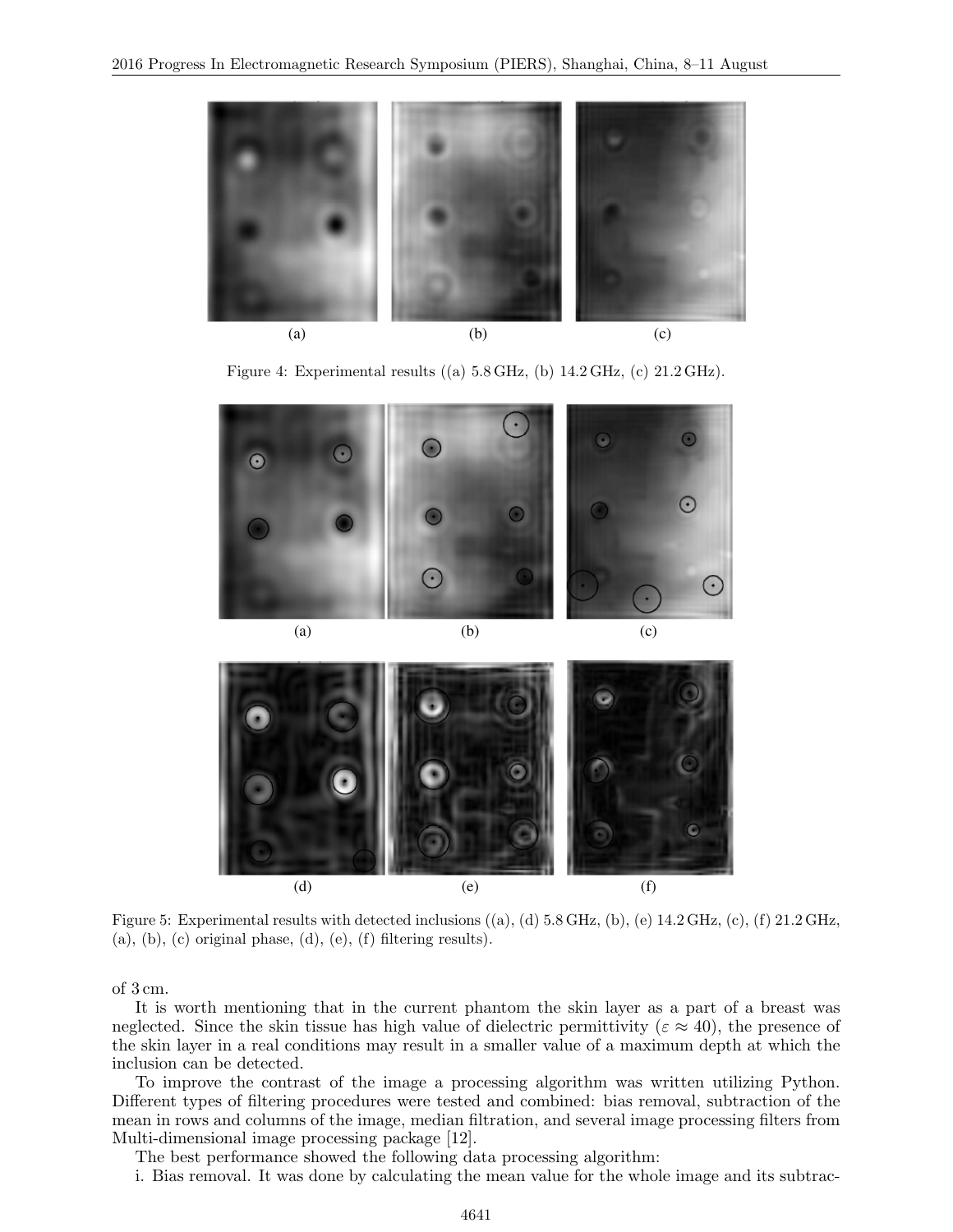# tion.

ii. Median filtration. It was applied for noise removals, which is an essential image preprocessing step for further edge detection.

iii. Edge detection. We applied a two dimensional gradient magnitude filter using Gaussian derivatives to perform edge detection. The standard deviations of the Gaussian filter was set equal to 0.5 for both axis of the microwave image. The value of the standard deviation was picked up empirically.

To prove that the proposed processing algorithm increases the contrast of the microwave image we compare the efficiency of the inclusions detection on both original phase images and processed ones. All inclusions in the phantom were spherical or close to spherical. Therefore, for inclusions detection we used Hough Transform to find circles in the images. In Fig. 5 the phase images before and after band-pass Fourier-spectrum filtration for different frequency ranges are given. Localization of the inclusions detected by Hough Transform are shown as black circles. As it can be seen from Fig. 5 inclusions on the images processed by the filtering algorithm are detected better than on the original images. The number of false detections on the processed images has decreased, in most cases all the six inclusion were localized correctly.

## **4. CONCLUSION**

In present paper, microwave images for the specially designed breast tissue phantom in different frequency ranges were obtained. Furthermore, the experimental setup, which was used in data gathering process, was described. Microwave images reconstructed from parameters registered by VNA showed that for all tested frequency ranges dielectric inhomogineties of 1 cm diameter may be detect up-to the depth of 3 cm. Moreover, higher frequencies predictably provide better space resolution (the smallest 6 mm diameter inclusion can be detected only for the frequency ranges 14– 15, 21–22 GHz, but not for the lowest of the tested frequency range of 5.6–6.6 GHz). The quality of microwave image of the phantom may be improved by the usage of additional processing steps proposed in the paper.

The main limitation of the phantom usage described in the present study is the neglect of the skin layer presence and not anthropomorphic shape of the phantom. In future work we suppose to use more realistic multilayer breast phantom.

## **ACKNOWLEDGMENT**

This research has been supported by grants of the Russian Science Foundation, project #15-19- 30012 (in part of microwave imaging processing) and project #15-19-00129 (in part of experimental setup design).

## **REFERENCES**

- 1. Larsen, L. E. and J. H. Jacobi, *Medical Applications of Microwave Imaging*, IEEE Press, 1986.
- 2. Klemm, M., J. A. Leendertz, D. Gibbins, I. J. Craddock, A. Preece, and R. Benjamin, "Microwave radar-based differential breast cancer imaging: Imaging in homogeneous breast phantoms and low contrast scenarios," *IEEE Trans. Antennas Propag.*, Vol. 57, No. 7, 2337–2344, 2010.
- 3. Bourqui, J., J. M. Sill, and E. C. Fear, "A prototype system for measuring microwave frequency reflections from the breast," *Int. J. Biomed. Imag.*, 12, 2012.
- 4. Fhager, A., Y. Yinan, T. McKelvey, and M. Persson, "Stroke diagnostics with a microwave helmet," *Proc. of the 7th European Conference on Antennas and Propagation (EuCAP'13)*, 845–846, 2013.
- 5. Scapaticci, R., O. M. Bucci, I. Catapano, and L. Crocco, "Differential microwave imaging for brain stroke followup," *International Journal of Antennas and Propagation*, Vol. 2014, 11, 2014.
- 6. Ireland, D. and M. E. Bialkowski, "Microwave head imaging for stroke detection," *Progress In Electromagnetics Research M* , Vol. 21, 163–175, 2011.
- 7. Lazebnik, M., et al., "A large-scale study of the ultrawideband microwave dielectric properties of normal, benign and malignant breast tissues obtained from reduction surgeries," *Phys. Med. Biol.*, Vol. 52, 2637–2656, 2007.
- 8. Lazebnik, M., et al., "A large-scale study of the ultra wideband microwave dielectric properties of normal, benign and malignant breast tissue obtained from cancer surgeries," *Phys. Med. Biol.*, Vol. 52, 6093–6115, 2007.